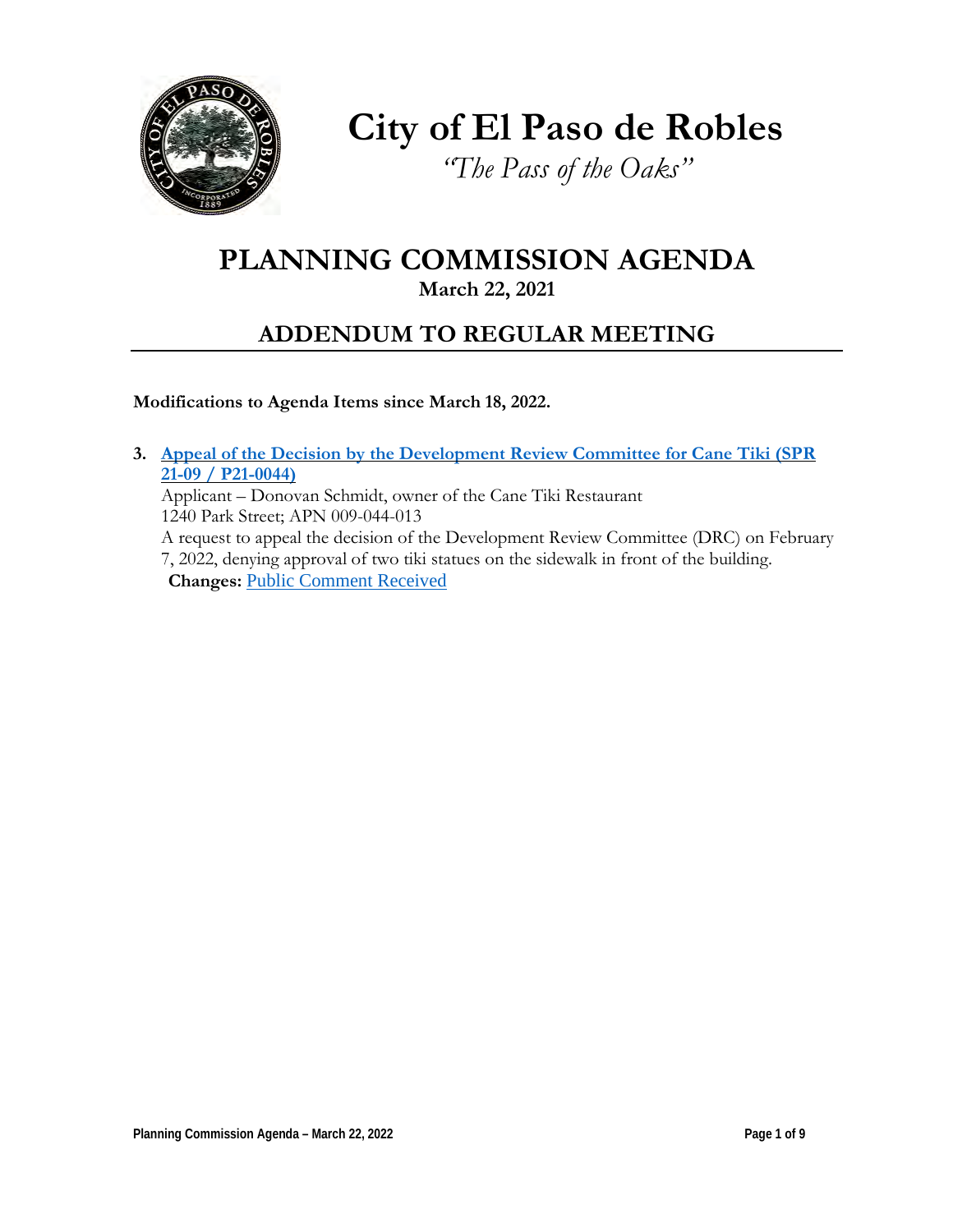

**City of El Paso de Robles**

*"The Pass of the Oaks"*

# **PLANNING COMMISSION AGENDA**

**MEETING LOCATION:** PASO ROBLES CITY HALL/LIBRARY CONFERENCE CENTER 1000 SPRING STREET, PASO ROBLES, CALIFORNIA 93446

> **March 22, 2022 6:30 P.M.**

The City has returned to hybrid public meetings pursuant to AB 361, which allows for a deviation from the teleconference rules required by the Ralph M. Brown Act. Residents now have the option to attend the meeting in person or to participate remotely.

If maximum occupancy is met in Council Chambers, additional attendees will be asked to participate in the meeting via the remote options listed below.

To participate remotely, residents can livestream the meeting at [www.prcity.com/youtube,](http://www.prcity.com/youtube) and call (805) 865-7276 to provide public comment via phone. The phone line will open just prior to the start of the meeting and remain open throughout the meeting to ensure the opportunity for the public to comment on each item heard by the Commission.

Written public comments can be submitted via email to [planning@prcity.com.](mailto:planning@prcity.com) Those received prior to 12:00 noon on the day of the meeting to be posted to the City's website as an addendum to the agenda. If submitting written comments in advance of the meeting, please note the agenda item by number or name.

Planning Commission meetings will be live streamed during the meeting and available to play later on YouTube by accessing the following link: [www.prcity.com/youtube.](http://www.prcity.com/youtube)

## **PLANNING COMMISSION**

Mark Koegler Chairperson

Ty Christensen Field Gibson Commissioner Commissioner

Robert Covarrubias and the covar and the covar and the covar and the covar and the covar and the covar and the covar and the covar and the covar and the covar and the covariance of the covariance of the covariance of the c Commissioner Commissioner

Sheree Davis Joel Neel Commissioner Chairperson Pro-Tem

**Planning Commission Agenda – March 22, 2022 Page 2 of 9**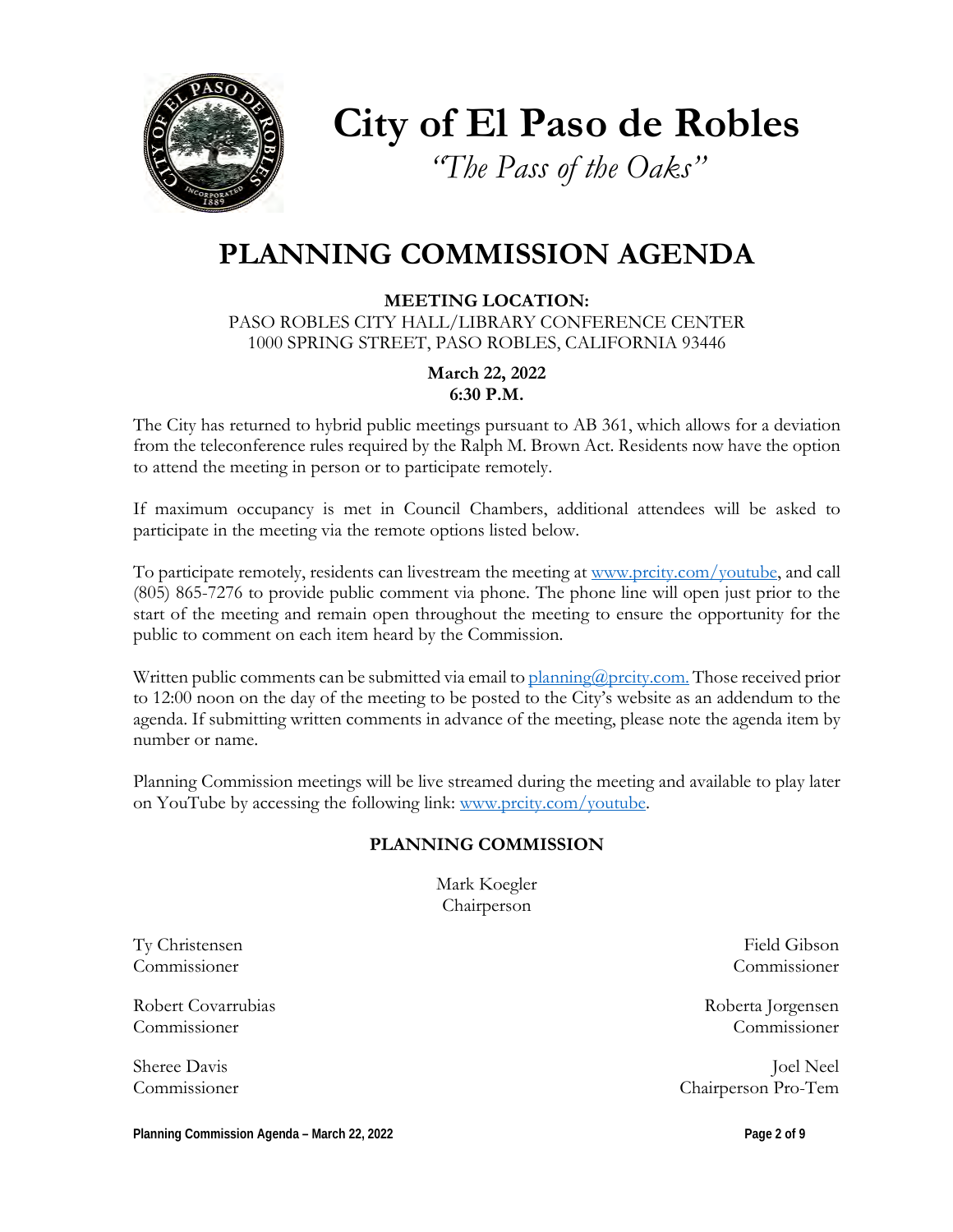### **CITY STAFF**

Warren Frace Darren Nash Community Development Director City Planner

Darcy Delgado David Athey, P.E. Associate Planner City Engineer

Katie Banister Lori Wilson Assistant Planner Assistant Planner

## **LEGAL COUNSEL**

Elizabeth Hull Isaac Rosen Interim City Attorney Interim Deputy City Attorney

- **Call to Order** B.
- **Pledge of Allegiance** C.
- **Roll Call**  D.
- **Staff Introductions** E.
- **General Public Comments Regarding Matters not on the Agenda** F.
- **Agenda Items Proposed to be Tabled or Re-Scheduled**  G.

All items on the Planning Commission Agenda are scheduled for action unless explicitly otherwise stated. Planning Commission action on General Plan Amendments, Rezones, Street and Public Easement Abandonments, Street Name Changes, Code Amendments, and any legislative action is a recommendation to the City Council; the City Council will hold a separate public hearing prior to taking final action. All other Planning Commission action is final unless an appeal application, including the required fee, is filed with the Community Development Department within 15 calendar days of the date of the action. Any member of the public or the City Council may file an appeal. Please see last page of agenda for how to file an appeal.

#### **PUBLIC HEARINGS**  H.

## **3. Time Extension 22-02 for Tentative Tract Map [3149 \(TEX22-02 / TR 3149 / PD19-10](https://www.prcity.com/DocumentCenter/View/33356/March-22-2022-Planning-Commission-Item-1-PDF)  [/ P19-0124\)](https://www.prcity.com/DocumentCenter/View/33356/March-22-2022-Planning-Commission-Item-1-PDF)**

Applicant – Travis Fuentez and Paul Shannon 500 Linne Road; APN 009-315-014

The applicant is requesting a two-year time extension for Tentative Tract Map 3149, a request to subdivide an approximate 9.66-acre site within the Olsen-South Chandler Ranch Specific Plan into 123 total parcels including 7 open space parcels.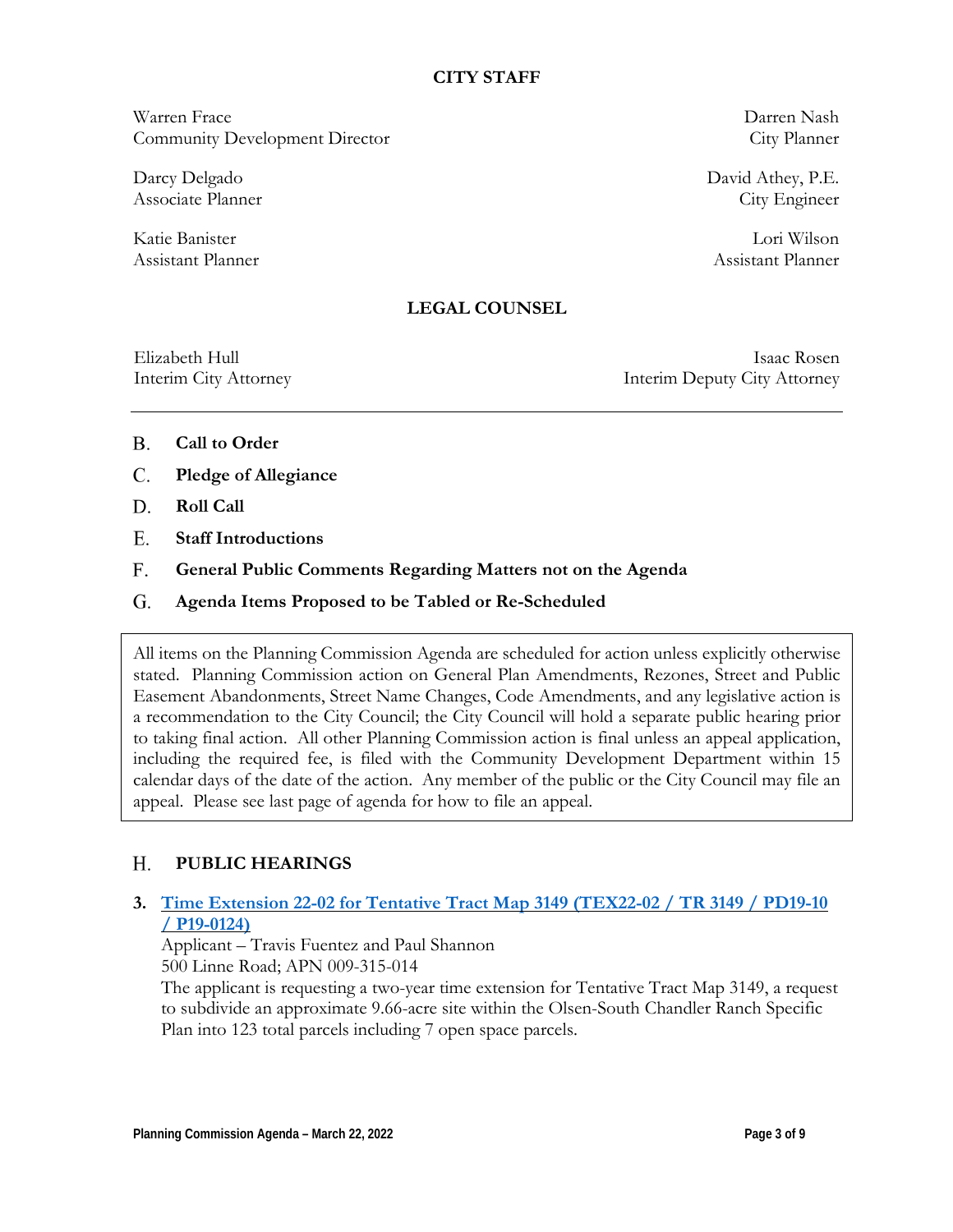# **Options:**

- 1. Adopt Draft Resolution 22-XXX, approving Time Extension 22-02.
- 2. Approve the project with modifications to Draft Resolution 22-XXX.
- 3. Refer the project back to staff for additional analysis.
- 4. Deny the project by adopting findings of denial.

# **4. Site Plan Review [\(SPR21-15 / P21-0098\)](https://www.prcity.com/DocumentCenter/View/33357/March-22-2022-Planning-Commission-Item-2-PDF)**

Applicant – Luis Velazquez

716 Walnut Drive; APN 009-441-051

A request to construct three residential units with a setback modification to reduce the front yard setback from 15 feet to 10 feet. The unit mixture includes a detached single-family residence and an attached one-bedroom apartment unit and Accessory Dwelling Unit (ADU) over a multi-car garage.

# **Options:**

- 1. Adopt Draft Resolution 22-XXX, approving Site Plan Review 21-15.
- 2. Approve the project with modifications to Draft Resolution 22-XXX.
- 3. Refer the project back to staff for additional analysis.
- 4. Deny the project by adopting findings of denial.

# **5. Appeal of the Decision by the [Development](https://www.prcity.com/DocumentCenter/View/33358/March-22-2022-Planning-Commission-Item-3-PDF) Review Committee for Cane Tiki (SPR [21-09 / P21-0044\)](https://www.prcity.com/DocumentCenter/View/33358/March-22-2022-Planning-Commission-Item-3-PDF)**

Applicant – Donovan Schmidt, owner of the Cane Tiki Restaurant 1240 Park Street; APN 009-044-013

A request to appeal the decision of the Development Review Committee (DRC) on February 7, 2022, denying approval of two tiki statues on the sidewalk in front of the building.

# **Options:**

- 1. Approve Draft Resolution A; denying the appeal sustaining the decision of the DRC to not allow the tiki statues to be placed within the public sidewalk.
- 2. Approve Draft Resolution B; approving the appeal overruling the DRC decision and allow the tiki statues to be placed on the sidewalk, subject to conditions of approval.
- 3. Refer the project back to staff for additional analysis.
- 4. Amend the above noted options.

#### **DISCUSSION ITEMS**  I.

#### **CONSENT CALENDAR** J.

4. Development Review [Committee Minutes \(for approval\):](https://www.prcity.com/DocumentCenter/View/33359/March-22-2022-Planning-Commission-Item-4-PDF)

February 28, 2022 March 7, 2022 March 14, 2022

5. [Planning Commission Minutes \(for approval\):](https://www.prcity.com/DocumentCenter/View/33360/March-22-2022-Planning-Commission-Item-5-PDF) March 8, 2022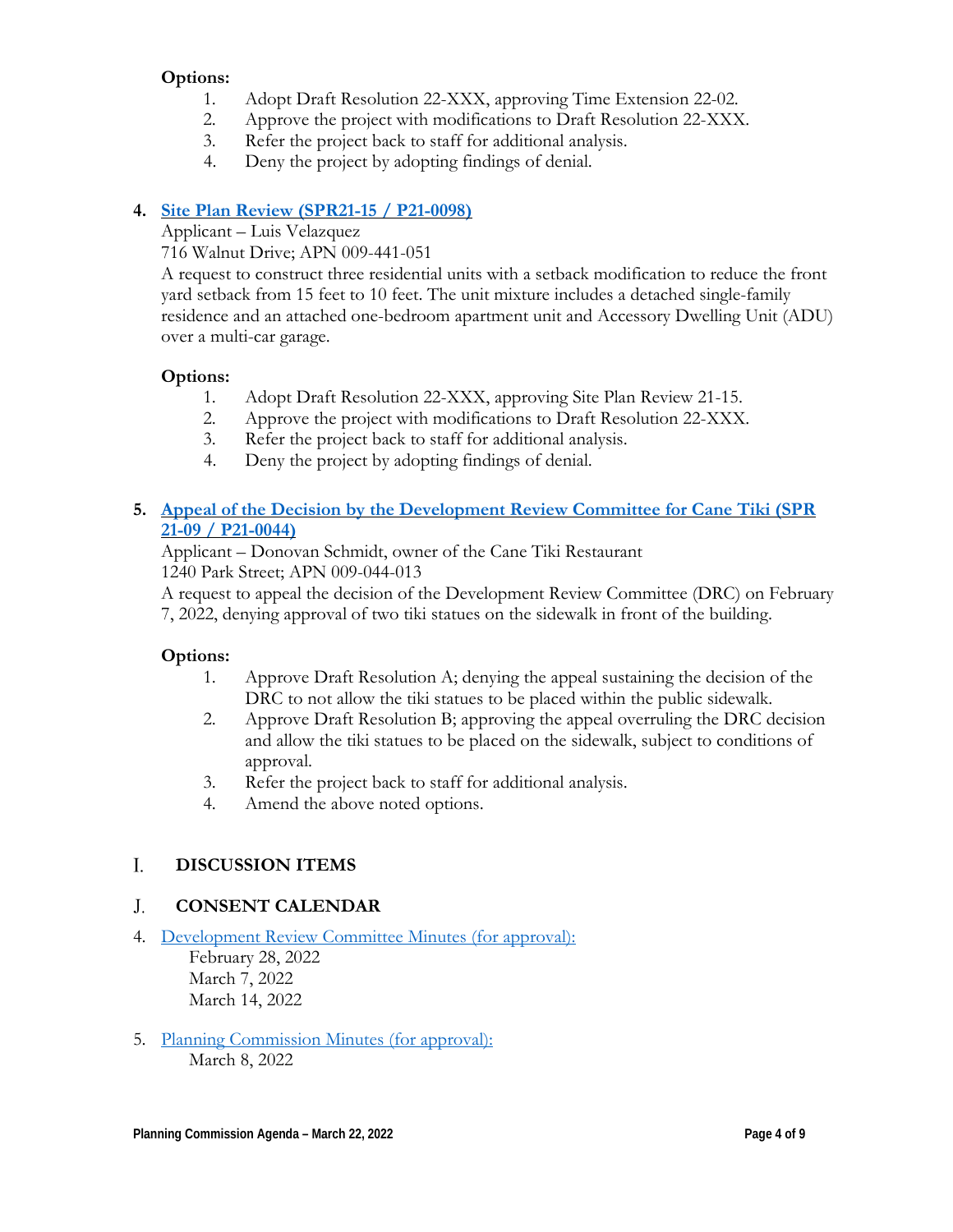## **OTHER REPORTS**

- 6. Paso Robles Street Streetscape Ad Hoc [Committee Report](https://www.prcity.com/DocumentCenter/View/33361/March-22-2022-Planning-Commission-Item-6-PDF)
- 7. [Housing Constraints and Opportunities Committee](https://www.prcity.com/DocumentCenter/View/33362/March-22-2022-Planning-Commission-Item-7-PDF) (HCOC) / Zoning Code Update Report

# 8. [Development Review](https://www.prcity.com/DocumentCenter/View/33363/March-22-2022-Planning-Commission-Item-8-PDF) Committee Rotation Schedule

| Month     |             | Commissioners |                                      |
|-----------|-------------|---------------|--------------------------------------|
| March     | Koegler     | <b>Neel</b>   | Christensen<br>$3/14 - Gibson$       |
| April     | Koegler     | <b>Neel</b>   | Christensen<br>$4/11 - \text{Davis}$ |
| May       | Gibson      | Jorgensen     | Christensen                          |
| June      | Koegler     | Jorgensen     | Davis                                |
| July      | Covarrubias | <b>Neel</b>   | Davis                                |
| August    | Covarrubias | <b>Neel</b>   | Gibson                               |
| September | Jorgensen   | Christensen   | Gibson                               |
| October   | Covarrubias | Christensen   | Davis                                |
| November  | Jorgensen   | Koegler       | Davis                                |
| December  | Jorgensen   | Koegler       | Davis                                |

#### **PLANNING COMMISSIONERS' COMMENTS** K.

#### **STAFF COMMENTS** L.

#### **ADJOURNMENT** M.

Any writing or document pertaining to an open session item on this agenda which is distributed to a majority of the Planning Commission after the posting of this agenda will be available for public inspection at the time the subject writing or document is distributed. The writing or document will be available for public review in the Community Development Department, 1000 Spring Street, Paso Robles, CA, during normal business hours, and may be posted on the City's web site at <http://www.prcity.com/agendacenter/Planning-Commission-5>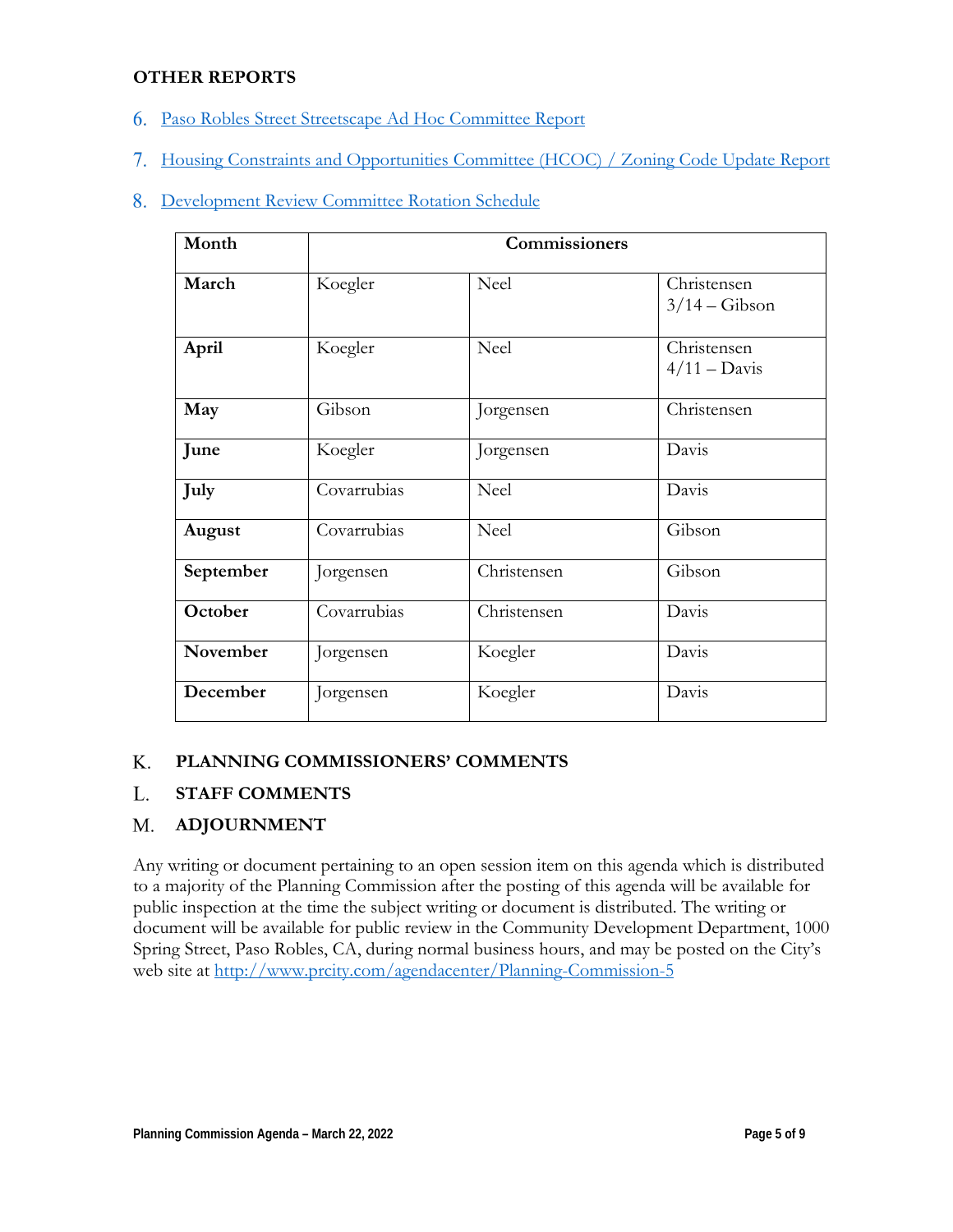All persons desiring to speak on an agenda item are asked to fill out *Speaker Information Cards* and place them at the Staff Table prior to public discussion of that item. Each individual speaker will be limited to a presentation total of three  $(3)$  minutes per item.

AMERICANS WITH DISABILITIES ACT Any individual, who because of a disability needs special assistance to attend or participate in this meeting, may request assistance by contacting the City Clerk's Office (805) 237-3960. Whenever possible, requests should be made four (4) working days in advance of the meeting.

# **PLANNING COMMISSION GUIDELINES FOR PUBLIC HEARINGS**

- 1. Staff presents overview of staff report.
- 2. Commissioners ask any questions they may have for staff on the report.
- 3. Commissioner's report any "ex parte" conversations they have had prior to the hearing with the applicants or members of the public regarding the proposed project.
- 4. Public Hearing/Comment Period Opened.
- 5. Project applicant, including applicant team members, presents their project.
- 6. Commissioners ask any questions they may have for applicant on the project.
- 7. Members of the public may speak on the proposed project.
- 8. Commissioners ask any questions they may have of speakers regarding their comments on the project.
- 9. Applicant may clarify proposal or rebut statements made by the public.
- 10. Members of the public may add any new comments, but not repeat earlier comments on the proposed project in response to applicant's clarification/rebuttal.
- 11. Public Hearing/Comment Period is closed.
- 12. The Chair will address questions posed by the public and look to staff to provide responses, which will be directed to the Chair. If commissioners have additional questions of the applicant at this point, such questions should be directed through the Chair.
- 13. Commissioners ask questions they may have for staff.
- 14. Commissioners discuss proposed project.
- 15. If commissioners believe additional information is needed, they may reopen the public hearing/comment and/or continue it to a future date.
- 16. Commissioners vote on proposed project.
- 17. If the Commission has the authority to approve a project, applicants and members of the public have 15 calendar days to file an appeal to the City Council. If the Commission only has authority to make a recommendation to the City Council on a project, the matter will be scheduled for a public hearing before the City Council at a future date.
- NOTE: The Chair reserves the right to reopen the public hearing if he/she believes the applicant and/or public may have additional information pertinent to the discussion.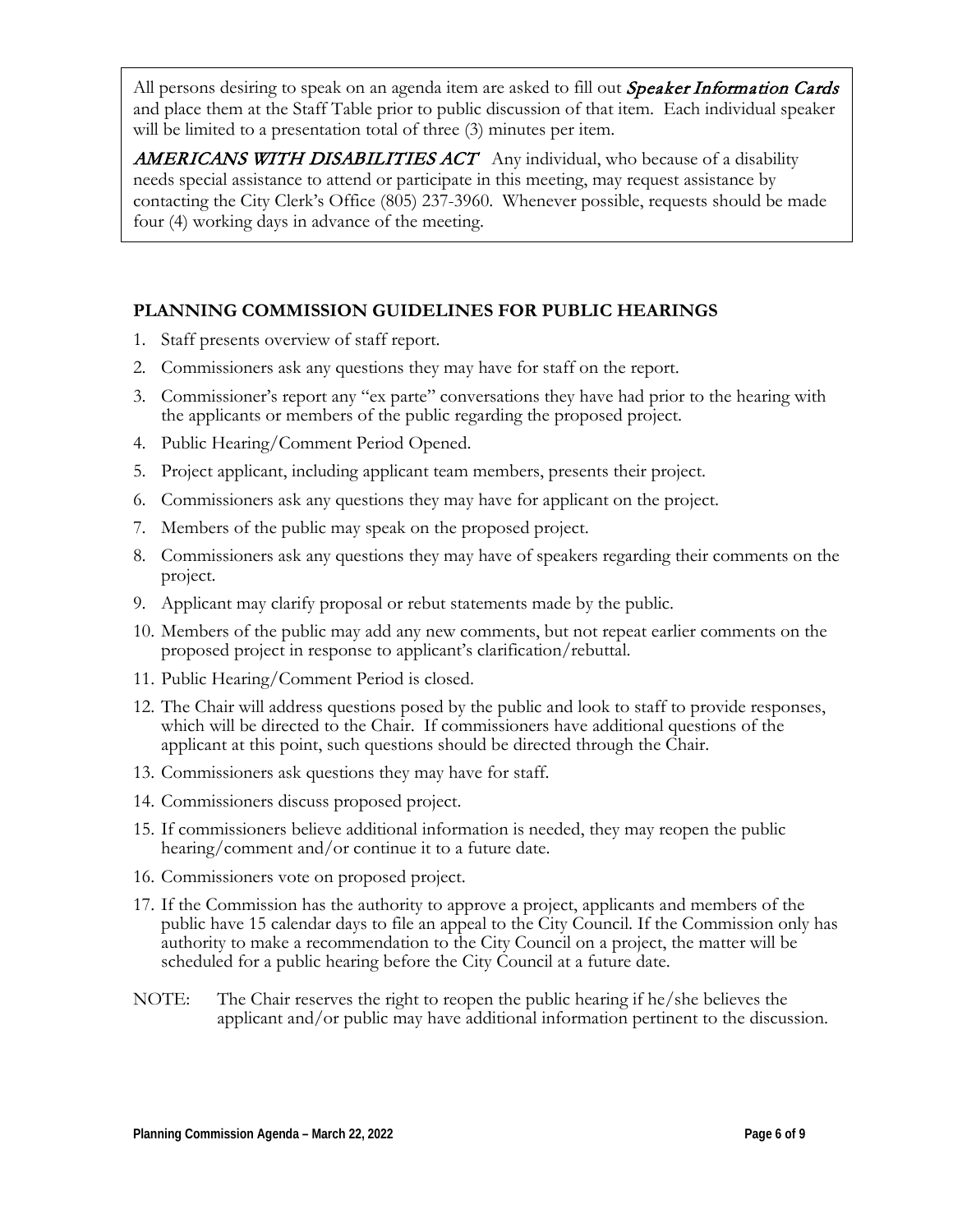## **GROUND RULES FOR PUBLIC HEARINGS AND COMMENTS**

- 1. Planning Commissioners desire to hear from all persons that wish to speak, regardless of their point of view on a proposed project.
- 2. All parties: commissioners, staff, applicants, and the public, are to be courteous and civil to each other during the meeting. Personal attacks and rude remarks will not be tolerated.
- 3. Conversations in the audience during public hearings, comment periods, and discussion are disruptive and are not welcome.
- 4. Cell phones and electronic devices are to be put in silent mode or turned off.
- 5. All testimony from applicants and the public is to be given, one person at a time, from the lectern. Meetings are recorded, and the microphone on the lectern is necessary for recordation of comments. No comments, other than from the lectern, will be made or accepted.
- 6. Applicants and members of the public are to address their questions and comments to the Chair of the Planning Commission and not to staff or other members of the audience.
- 7. Members of the public wishing to speak need to state their name and address before making comments. They are encouraged to fill out a speaker card so that their names may be accurately recorded in the minutes of the meeting.
- 8. Where it appears that several people may want to comment on a project, the Chair of the Planning Commission may set a time limit, such as 3 minutes, for each public comment.
- 9. Where it appears that several people may want to comment on a project, members of the public may be asked not to repeat comments provided by others. They may, however, state that they agree with certain prior comments.
- 10. Members of the public are not to ask other members of the public for a show of support for their position. They may, however, ask the Planning Commission Chair if they would accept a show of hands for support.
- 11. In general, applause from the audience for a position is not acceptable. At the close of the agenda item, following a vote of the commission on the project, members of the public may render a polite applause.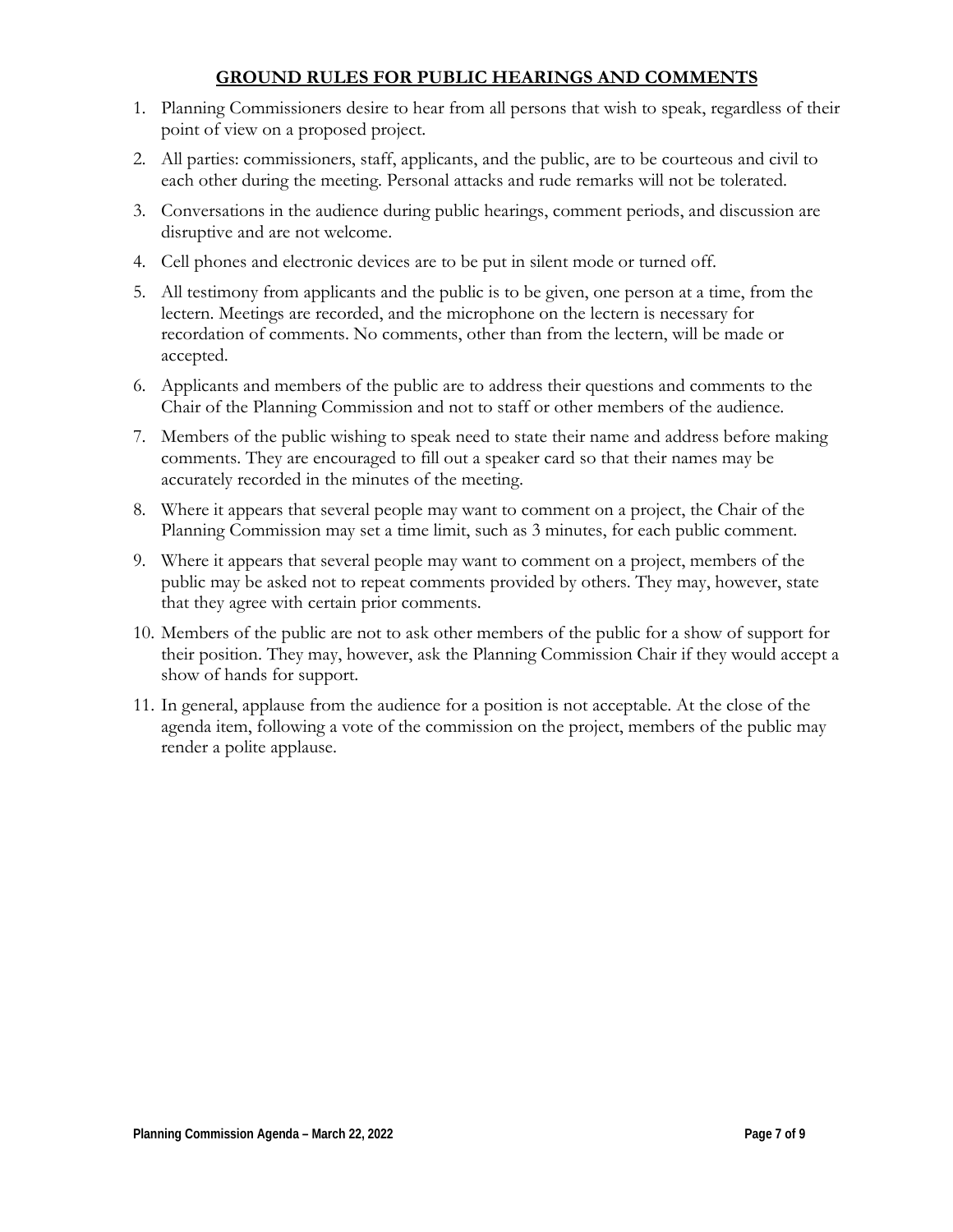# **PLANNING RELATED APPEAL PROCESS**

Decisions or determinations by the City's staff, Development Review Committee (DRC) or Planning Commission can be appealed by any interested person (applicant, neighbor, public official, or other interested party). The appeal process is described by Chapter 21.23.A of the City's Municipal Code, and is summarized as follows:

- a. An appeal of a staff determination or interpretation will be heard by the Planning Commission. There is no charge to the appealing party.
- b. The DRC is a subcommittee of the Planning Commission. Their role is to review design details as outlined in Chapter 21.23 B of the Municipal Code. Any decision, determination or recommendation of the DRC may be appealed to the full Planning Commission. There is no charge to the appealing party. In the absence of an appeal to the City Council, the Planning Commission is the final authority on Lot Line Adjustments, Parcel and Subdivision Maps, Conditional Use Permits, Planned Developments, design details and Zoning Code interpretations. Decisions and determinations by the Planning Commission are appeal able to the City Council. Appeals to the City Council require a \$200 fee deposit to be applied toward actual City costs to prepare the appeal (staff time to prepare a report that adequately responds to the appeal, report printing, and required public notices), as adopted by City Council Resolution No. 06-128. Appellants are hereby notified that the actual cost of an appeal may exceed the \$200 deposit and that they will be billed for any additional amounts necessary to cover actual City costs.

### When must an appeal be filed?

An appeal must be filed within fifteen (15) calendar days of the decision. Upon receipt of an appeal, the matter will be scheduled for consideration before the appeal body as soon as feasible. Appeal applications can be obtained from the City's website at [www.prcity.com,](http://www.prcity.com/) anyone in the Community Development Department or by calling (805) 237-3970.

### What is the effect of filing an appeal?

If an appeal is filed, the body considering the appeal will consider the request as if it were a new application. Opportunities will be provided for all interested parties to speak and/or provide evidence to support approval or denial of the appeal.

There is no penalty for filing an appeal. The City cannot and will not penalize anyone for filing an appeal. Each application for a land use or other entitlement is handled on a "first-come-firstserved" basis. (The City keeps a "log" of applications filed, and any of the public is welcome to confirm the order of processing for each application.)

### How Can I Get More Information on Appeals?

Please check the City's website at [www.prcity.com,](http://www.prcity.com/) call the Community Development Department at (805) 237-3970, or stop by City Hall at 1000 Spring Street, Paso Robles, CA 93446.